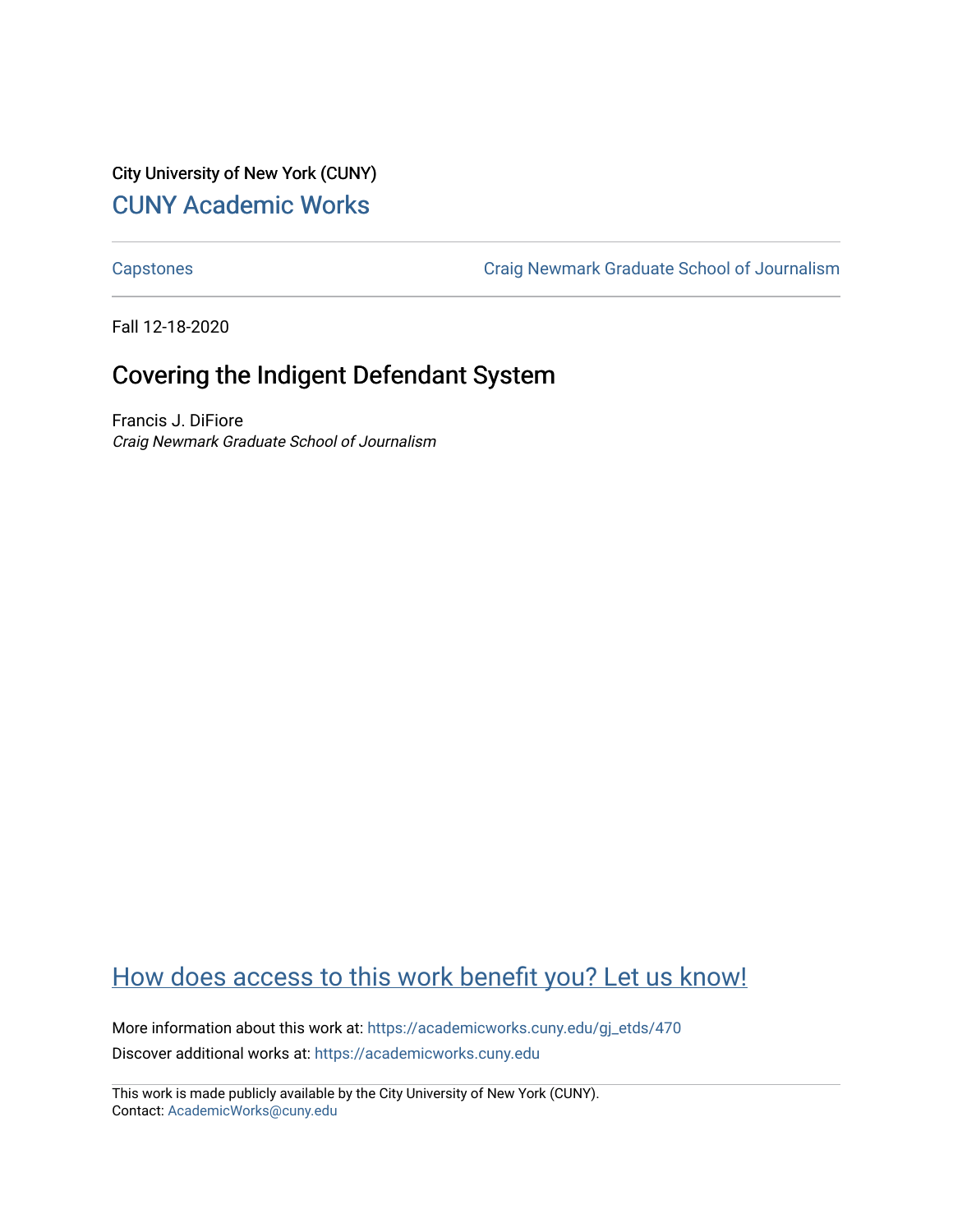#### **Final Practicum Report**

#### **By Frank DiFiore**

When I returned to the Bronx last August, I expected a normal school year. CUNY Newmark was a way for me to return to familiar territory and faces while also incorporating new ones.

In this line of thinking, I thought about subjects I had written about both while living in the Bronx as a youth and during my time as a reporter in Northern New York. I had written about environmental concerns, the challenges of religious communities, and even economic development. I finally settled on a topic close to my heart and connected with my family: the right to counsel.

### BACKGROUND

By the end of the first semester, I decided to center my work on court-appointed counsel and their clients in New York City. I was indirectly familiar with this system -- my father is one of the independent attorneys who represents defendants through the Bronx's Assigned Counsel Plan, and has represented indigent clients for decades. Dad would talk about his clients at the dinner table, as well as the strategies used by the prosecutors and how much or little they were accommodated by the judge on the case.

I did not go into law as my father did, but I maintained an interest in criminal defense work. At SUNY Purchase, I wrote a magazine-length article focusing on indigent defendants in Bronx Criminal Court. When I graduated from college and began reporting as a career, I paid attention to the development of the Public Defender's Offices in Franklin County, NY -- where they struggled to staff enough people for the listed salaries.

I had journalistic and academic experience with this system; but that is a far cry from having to deal with it in order to defend my rights. I needed to make connections anew within the city with the people who do interact with it -- the attorneys, their clients, and the ancillary groups that advocate for improvements to that system.

## PLANNING AND OUTREACH

When I started studying at CUNY Newmark, I started my outreach in-person at the Bronx County Hall of Justice. My father helped introduce me to several working Assigned Counsel attorneys at the courthouse, who were happy to speak with me.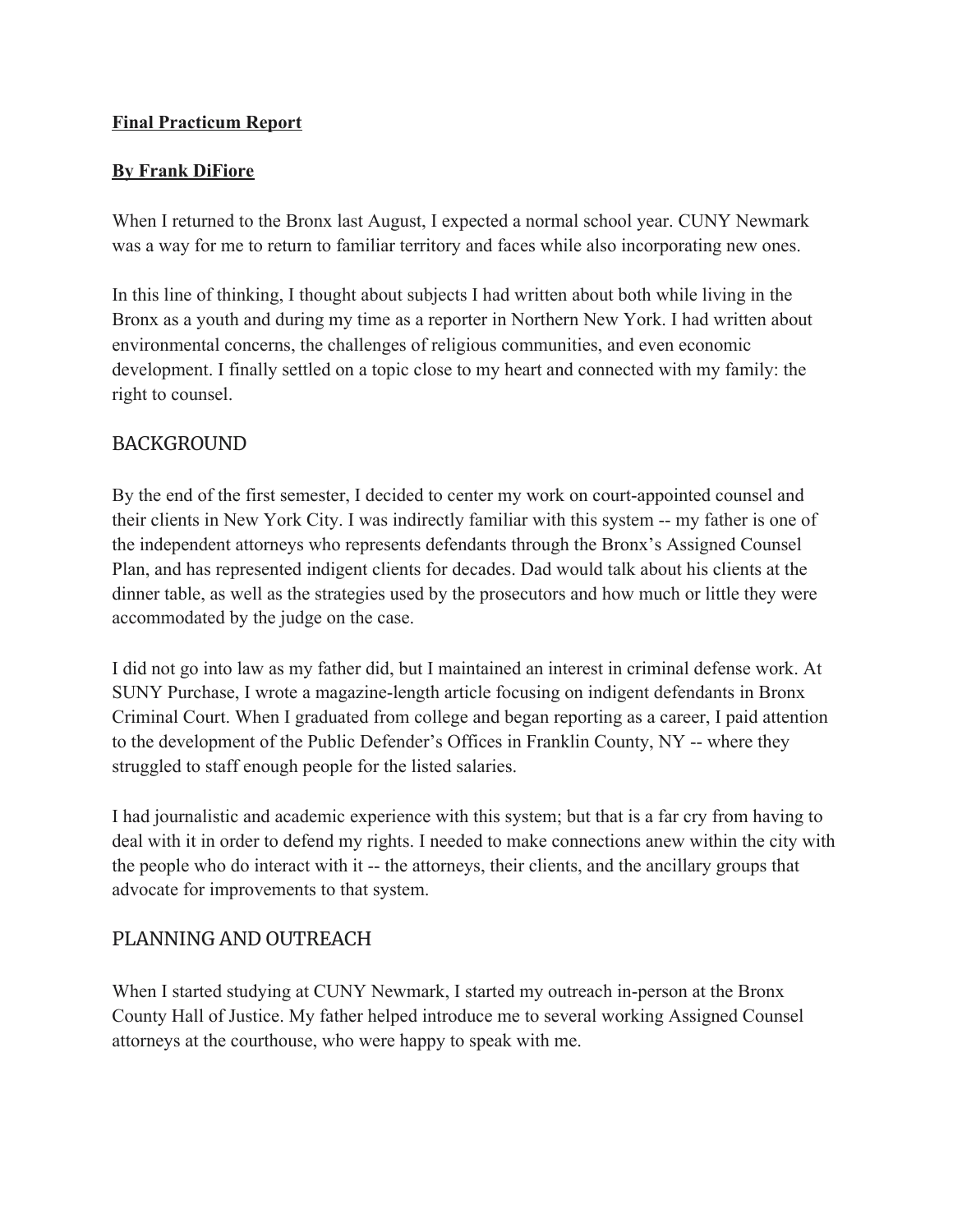It was through these in-person trips to court that I happened to catch the final act of a three-year long case involving Shawn Young, a man incarcerated at Riker's Island facing charges of attempting to kill another inmate. I was unable to reach Young, but managed to speak with his court-appointed counsel Juan Campos. Young's story and Campos' efforts to defend him against the Bronx District Attorney's office were the spine of my [first true article](https://public-defense-informer.glitch.me/campos-young-trial.html)<sup>[1]</sup>[2] on the indigent defense system in New York.

It was during these discussions with the working attorneys that I heard about the state of the Assigned Counsel Plan, one of the three main branches of court-appointed counsel. These attorneys -- mostly older attorneys, many of whom formerly worked for the District Attorney's office -- told me about the distrust from first-time defendants; hearing the words "court-appointed attorney" or hearing about them being a former prosecutor can worry or discomfort someone interacting with the criminal justice system for the first time. They talked about the stagnation of pay; the pay rate for Assigned Counsel was last set in 2004, while the costs of office space, transportation, and the tools of examining evidence have only increased over time.

At the same time, these attorneys impressed upon me that their work was not merely a job for them. In spite of their previous work as prosecutors, attorneys like John Yu and Mike Marrinacio maintained that giving their best to represent people accused of crimes was a part of a key American article of faith.

This attitude was shared by attorneys who came from different backgrounds. Philip Katz, an immigration attorney by experience, joined the Assigned Counsel Plan for Manhattan's Family Court after seeing the overlap in those areas of law.

"I like helping people, and I wanted to do more of that in my work," Katz told me in November.

### **SETBACKS**

I had hoped that reaching attorneys would allow me to contact clients reliant on court-appointed attorneys as well. I knew that many people in this position would not like to risk their privacy or put themselves in the spotlight during or right after their trial. I passed on contact information to attorneys, suggesting and hoping that former clients who felt comfortable speaking about their experiences would reach out to me.

Those calls and responses never materialized. I tried shifting effort towards reaching support groups -- bail funds, community organizations -- that I thought would be able to reach former clients on my behalf, but again, the outreach fizzled between a busy school schedule and the eventual coming of the COVID-19 pandemic.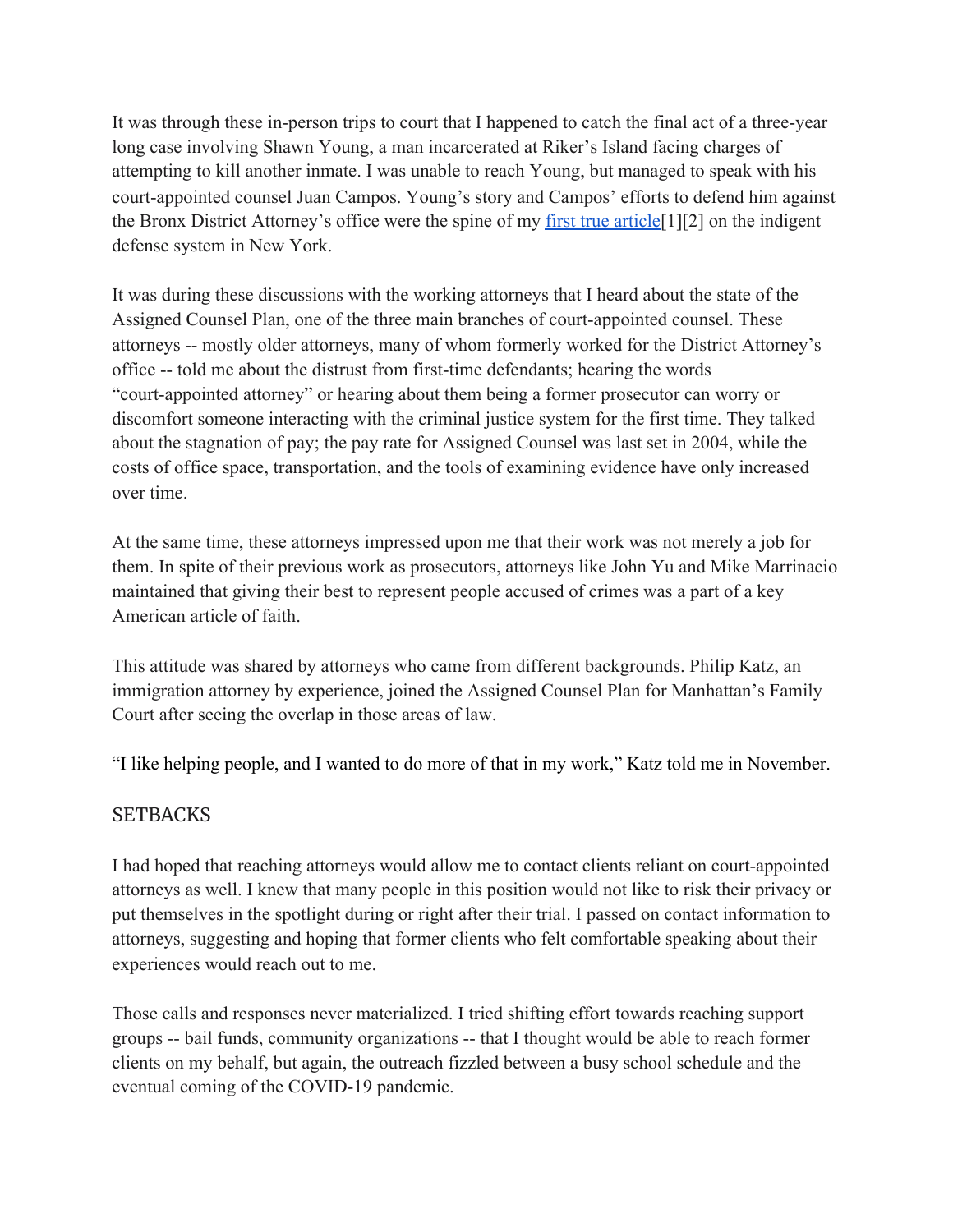The pandemic meant an end to visiting the court and a general slowdown in court activity, as New York State rushed to find some kind of solution to different concurring problems. During an Prof. Meredith Bennett-Smith's advanced reporting class, I was given the option to tell a personal story through an audio slideshow or to try and focus on my community despite the social distancing guidelines. I split the difference; I created such a project focusing on  $\frac{my}{father}$ , an immuno-compromised working attorney now practices law from our home in the east Bronx[3].

After my summer internship at THE CITY, I came to grips with the new normal. Meeting sources in-person was no longer viable; I had moved to trying to follow up with previous sources and new contacts via email. I had previously managed to engage two new contacts: Professors Nicole Smith Futrell and Fareed Nassor Hayat of CUNY Law. Both were former court-appointed defense attorneys (Futrell in the Bronx, Hayat in Baltimore) that expanded my view of the institution beyond the Assigned Counsel Plan.

Futrell, in particular, provided an overview of how the Bronx Defenders had built up a support structure for defendants assigned to them, building on the [legacy of Gideon v. Wainwright](https://public-defense-informer.glitch.me/history-18b.html). [4]

### REORIENTATION

My original plan had been to build out a series of "know-your-rights" workshops focused on court-appointed counsel -- who could expect counsel to be appointed for them, how much control a client has to be involved in their own defense, and what services are accompanied with counsel.

The original plan was no longer viable, but the main goal remained the same: informing the public. The common threads in my meetings with these attorneys revolved about a lack of information and apathy. The general public was either indifferent or suspicious of court-appointed counsel -- in part due to a media and political atmosphere that bolstered a hardline approach to criminal justice -- which meant their budgets were vulnerable and their place in the court system was undervalued. Providing an alternative media voice, and putting the indigent defense system in context, was the ultimate goal in the end.

I scaled back my goals to a simpler solution: get information about the indigent defense system to the public with an online publication. I had considered centering it on [Medium.com](https://medium.com/)[5] to start, due to my familiarity with the system. However, I came to understand that I would need a space with its own identity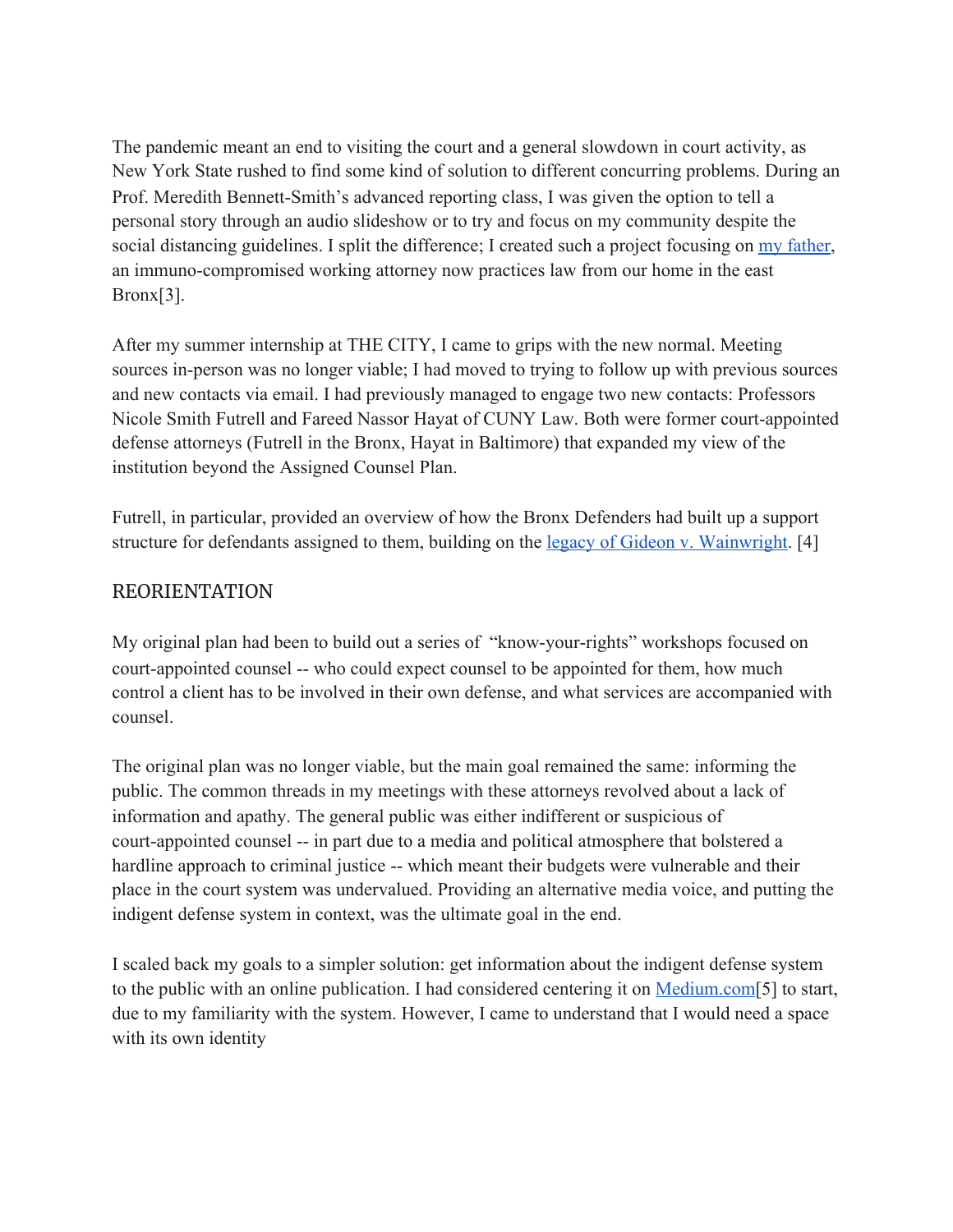To build this website and give my stories their own space, I relied heavily on techniques for coding html from Prof. John Keefe's Design and Development class. With a lack of original images and video for a court-centric media piece, I also tried to find public domain images and personal work that could illustrate the tone I wanted this website to convene to visitors.

## PUBLIC DEFENSE INFORMER

*[Public Defense Informer](https://public-defense-informer.glitch.me/)* would be the best way to compile and distribute the information I had gathered about how attorneys relate to their clients. The articles I chose for PDI's premiere reflected the topics attorneys emphasized in my early interviews: the financial balancing act, the history of public defense, and the reach of those programs. My hope was that providing a baseline of context, I could work towards more specific topics in the future.

My own fears about PDI's viability and visual appeal kept me from fully unveiling it to the public -- its target audience -- until near the end of the third semester. It was well into December that I opened the way to the website with a Facebook page [6], hoping that my pre-existing contacts with former classmates and activists in criminal justice reform would help with outreach.

Such a late arrival, naturally, comes to little to show. In the week that it was unveiled to the public, [the Facebook page](https://drive.google.com/file/d/1qISpc3LLJRC4e81OmBko7dUikFO0Tvr2/view?usp=sharing) saw only 48 people reached and 28 engagements. While well-wishes from friends and associates are nice, I wish I had been more bold in preparing and sharing what I had; just as I wished I had been more active in reaching out to support groups to open the door to former indigent defendants.

In spite of the setbacks, I believe I have laid the groundwork for future stories focusing how our society delivers the right to counsel. The articles I have written provide a baseline of understanding that can springboard in more narrow areas of expertise, such as the intersection of criminal court and immigration court. There are plenty of stories left to be relayed from the people engaging and living with them to the general public.

## FUTURE PLANS

There are paths to improvement. Reaching out to established criminal justice reform groups like the Brennan Center for Justice -- or even one of the defender groups like the Legal Aid Society - could allow me to serve an information resource. I plan to build out a more consistent social media posting strategy to draw in a wider audience. Making contacts with more people involved in the system would be a better visual to personify the public defender system than any Creative Commons image. And I have my [original organization](https://docs.google.com/document/d/1Oflq9mwwJIvdFpbSqumQRsgywEJVK0eL6rEitavZktM/edit?usp=sharing) outline from Prof. Jeremy Caplan's class as a blueprint for the future. [7]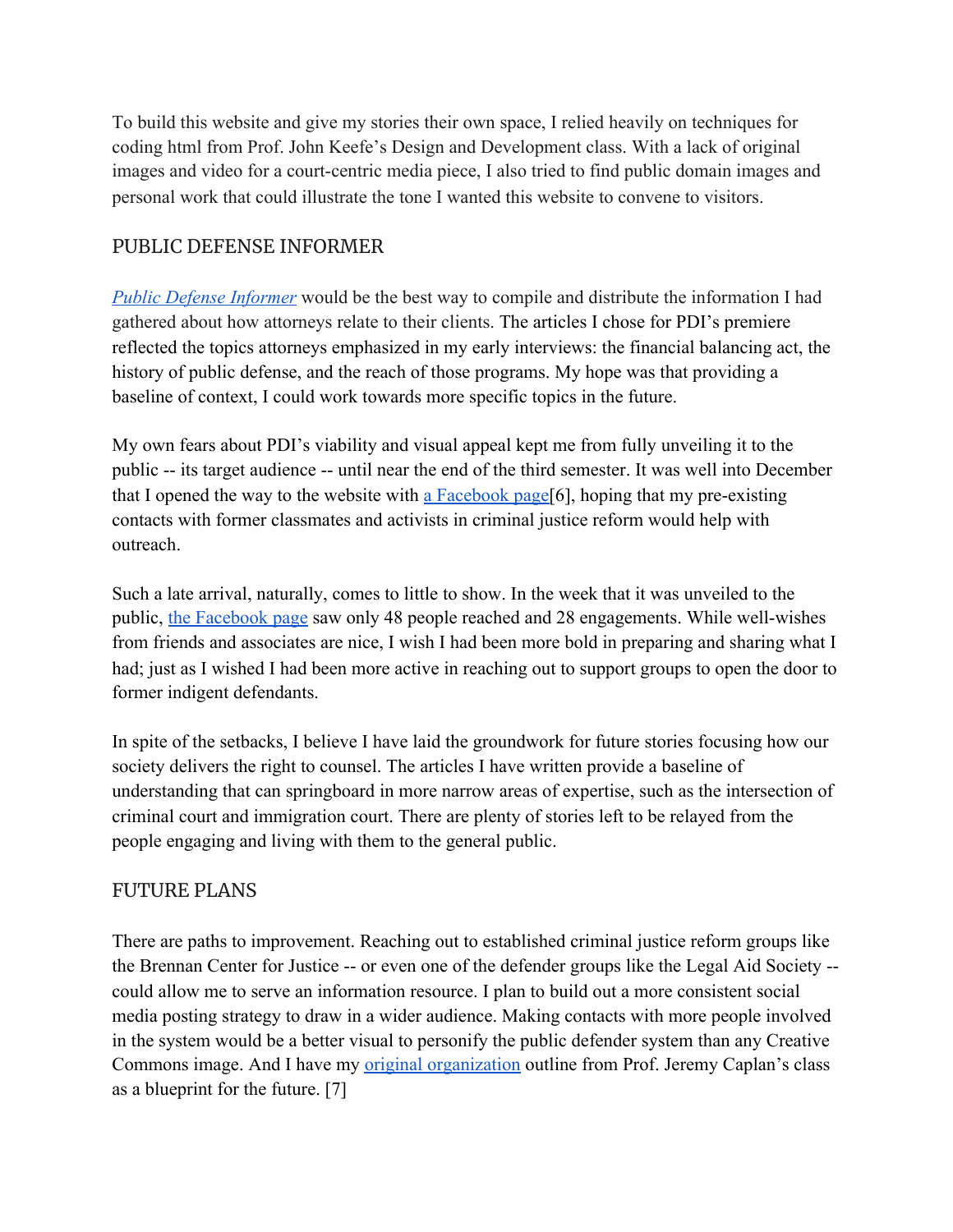The guiding star of PDI must always be the well-being of the people it is meant to support -- the defendants facing the criminal justice system. This is why when I created [my own ethical](https://docs.google.com/document/d/1wcKxpAzcSPJIe7GP9-eK73CV9Zy2FPpZkl5ew6pwOyM/edit?usp=sharing) [guidelines](https://docs.google.com/document/d/1wcKxpAzcSPJIe7GP9-eK73CV9Zy2FPpZkl5ew6pwOyM/edit?usp=sharing) in Prof. Bolton's class, I repeatedly emphasized the need to respect privacy and avoid feeding into a sensationalized media practice surrounding criminal court trials. [8]

Despite all the difficulties, I am proud of PDI. I have been able to create a foothold for news about indigent defense. In a time when people are rethinking the balance of power between the public and law enforcement, such a space may help keep the pressure on public officials to remember the rights of the accused.

## APPENDIX

- [1] ["A Narrowing Field: Indigent Defense in New York City,"](https://public-defense-informer.glitch.me/campos-young-trial.html) *Public Defense Informer*. Interviewing several working Assigned Counsel Plan members, I focus on the attempted murder case of Shawn Young as an exemple of the work done by court-appointed counsel in New York City. [2] As part of the article, I draw data from the 2019 New York City budget to compare the financial power of the prosecution and defense. The total budget for public defender services in New York City for that year came to \$210 million, with just about half going to the Legal Aid Society. By contrast, the total budget for the city's five District Attorney offices comes to \$351 million -- not counting the billions-strong budget of the NYPD.
- [3] ["DiFiore Interview Final."](https://drive.google.com/file/d/1pcI36dKDrGbpf8zD5OHK17Hqg-3qUO9I/view?usp=sharing) I interviewed my father, Julius C. DiFiore, as he grabbed files from his office in April 2020. He would continue his practice at our home in the east Bronx; as of December 2020, he has not returned in-person to court appearances due to fears of COVID-19. His court appearances on behalf of his clients have been done through remote appearances; he has since made brief return trips to his office for civil work, while masked and social distanced.
- [4] ["A Step-By-Step History of Indigent Defense in America,"](https://public-defense-informer.glitch.me/history-18b.html) *Public Defense Informer*. I interviewed Prof. Nicole Futrell Smith of CUNY Law, who sits on the Bronx Defenders' Board of Directors, about the development of indigent defense services in recent years. The inclusion of investigative and social services builds on the precedent set by *Gideon v. Wainwrigh*t, which in turn built on the legacy of *Powell v. Alabama*, the case of the Scotsboro Boys. I reviewed several case summaries of the relevant suits to try and make it sensible for a non-legal scholar audience.